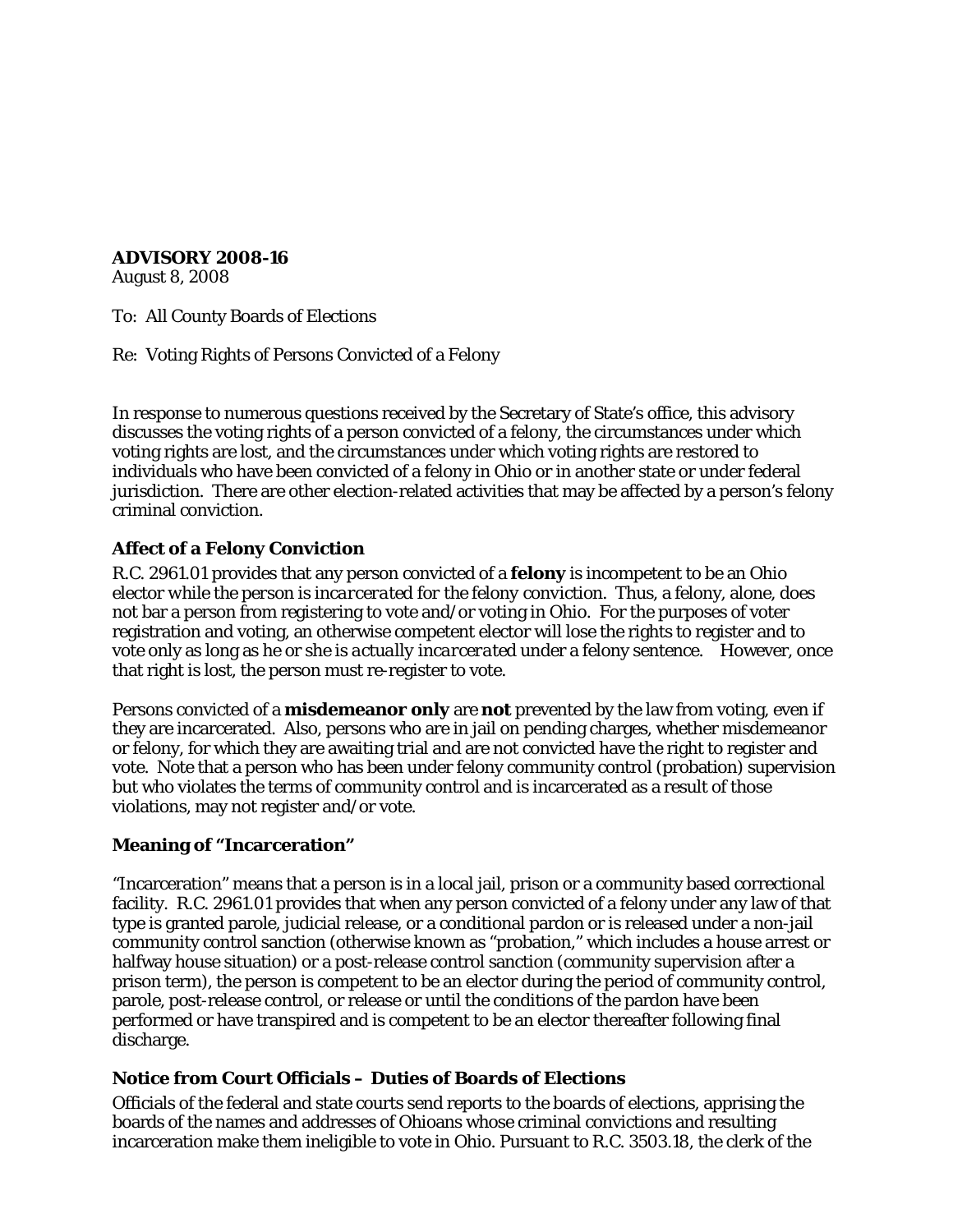common pleas court in each county must file with the board of elections for that county the names and residence addresses of all persons who have been convicted during the previous month of crimes that would disfranchise such persons under Ohio law.<sup>1</sup> This report should only include the names and addresses of those persons who have both been convicted of a felony and incarcerated because of that conviction.

Upon receiving the clerk of court's report, the board of elections must compare the information contained in that report to the board's voter registration records. If the board has a current voter registration for any person named in the clerk of court's report, the board shall immediately cancel that registration in accordance with the provisions of R.C. 3503.21(A)(3).) Only persons *actually incarcerated* for a *felony* may have their registration canceled by these means.

Boards of elections are hereby advised that, if the clerk's list does not indicate the reason for an individual's incarceration, or if the list notes a felony conviction but fails to state whether the sentence imposed included incarceration, then the elector should not be removed from the voter registration system.

## **Restoration of Voting Rights for Persons Convicted of a Felony**

An otherwise competent elector convicted and incarcerated for a felony is allowed to register to vote and to vote once one of the following takes place: parole, post-release control, judicial release or conditional pardon is granted; upon the final discharge of the imposed incarceration; or if the felony conviction is reversed or set aside. Because this person's registration was cancelled, he or she must re-register to vote. The law places no affirmative duty on a board of elections to notify an individual of his or her renewed competency to be an elector.

## **In summary, under R.C. §2961.01(A):**

- A person incarcerated for a felony is **incompetent** to be an Ohio elector.
- During a period of community control, parole, post-release control or conditional pardon, an otherwise competent elector will once again be **allowed** to register to vote in Ohio.
- Upon final discharge or reversal of the felony conviction, an otherwise competent elector will once again be **allowed** to register and to vote in Ohio.

More information regarding this subject and the subject of voter registration eligibility may be found in Directive 2007-11.

## **Second Conviction for Violation of Ohio Election Law – R.C. 3599.39**

It is not only a person incarcerated for a felony conviction who is barred from voting in Ohio. Pursuant to R.C. 3599.39, a person who has twice been convicted of violating any provision of Title XXXV of the Revised Code (Ohio's election laws) is permanently barred from registering to vote and voting in Ohio.

# **Other Rights Related to Election Activity**

R.C. 2961.01(B) prohibits any person convicted of a felony from circulating, or serving as a witness for the signing of, any declaration of candidacy and petition; voter registration application; or nominating, initiative, referendum, or recall petition.

<span id="page-1-0"></span> $<sup>1</sup>$  Ohio's criminal justice procedures provide that a criminal matter is not final until the court imposes sentence on the</sup> defendant and issues a judgment entry that is entered upon the court's journals. Because all judgment entries are filed with the clerk of courts, the clerk's office knows which felons were ordered to be transported to a place of incarceration and which felons were placed in the custody of the court's adult probation department. Consequently, the clerk of court's report should include the names and addresses of only those persons who, in the 30 days immediately preceding that report, had been both (1) convicted of a felony by the court of common pleas for that county and (2) incarcerated as a result of that conviction.